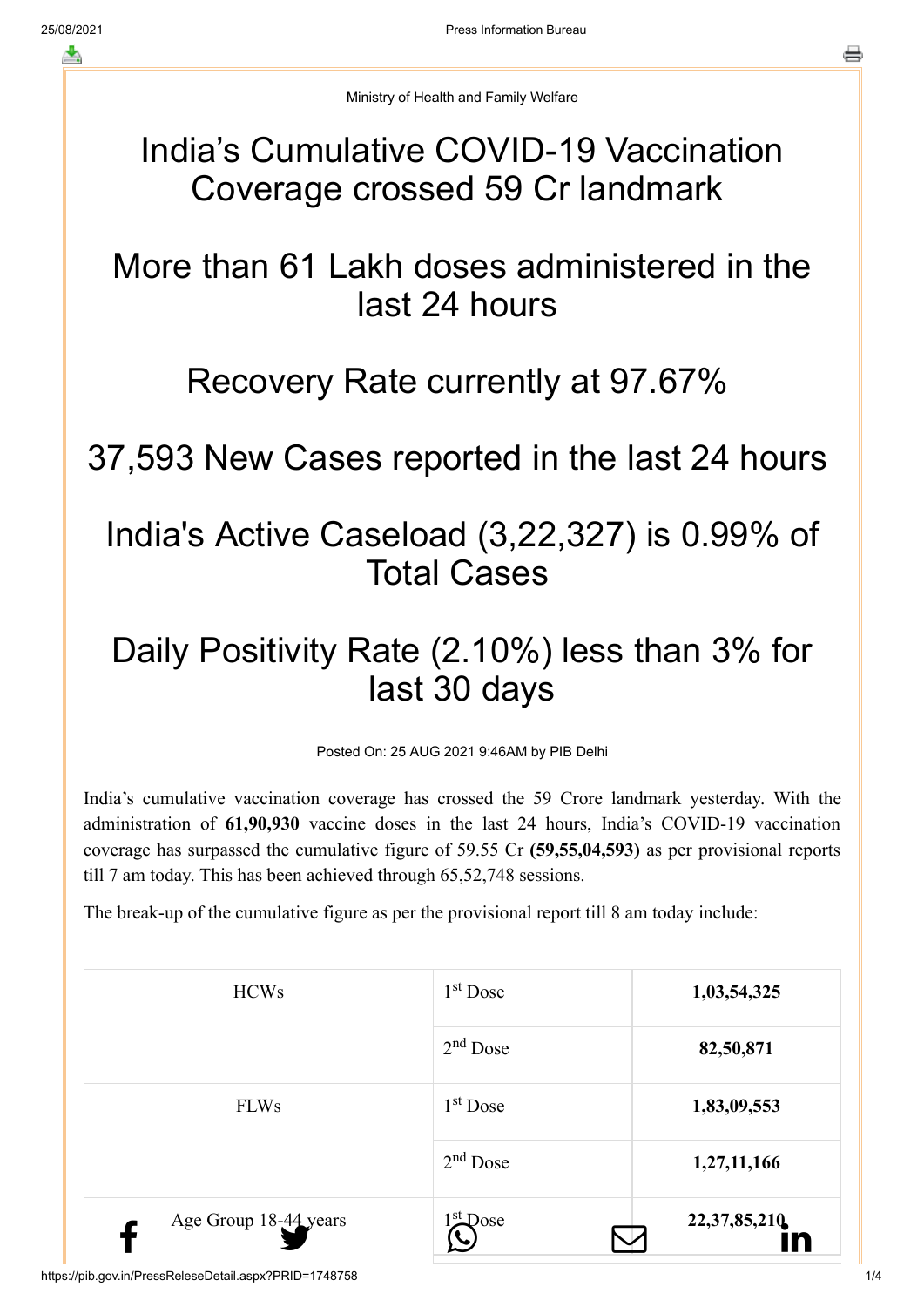25/08/2021 Press Information Bureau

|                       | $2nd$ Dose | 2,11,94,373     |
|-----------------------|------------|-----------------|
| Age Group 45-59 years | $1st$ Dose | 12,43,11,158    |
|                       | $2nd$ Dose | 4,99,65,293     |
| Over 60 years         | $1st$ Dose | 8,40,42,537     |
|                       | $2nd$ Dose | 4,25,80,107     |
| Total                 |            | 59, 55, 04, 593 |

The Union Government is committed to accelerating the pace and expanding the scope of COVID-19 vaccination throughout the country.

The recovery of **34,169** patients in the last 24 hours has increased the cumulative tally of recovered patients (since the beginning of the pandemic) to **3,17,54,281.**



Consequently, India's recovery rate stands at **97.67%**.

Sustained and collaborative efforts by the Centre and the States/UTs continue the trend of less than 50,000 Daily New Cases that is being reported for 59 consecutive days now.

 $f$  y  $\circledcirc$   $\quad \circ$  in

37,593 new cases were reported in the last 24 hours.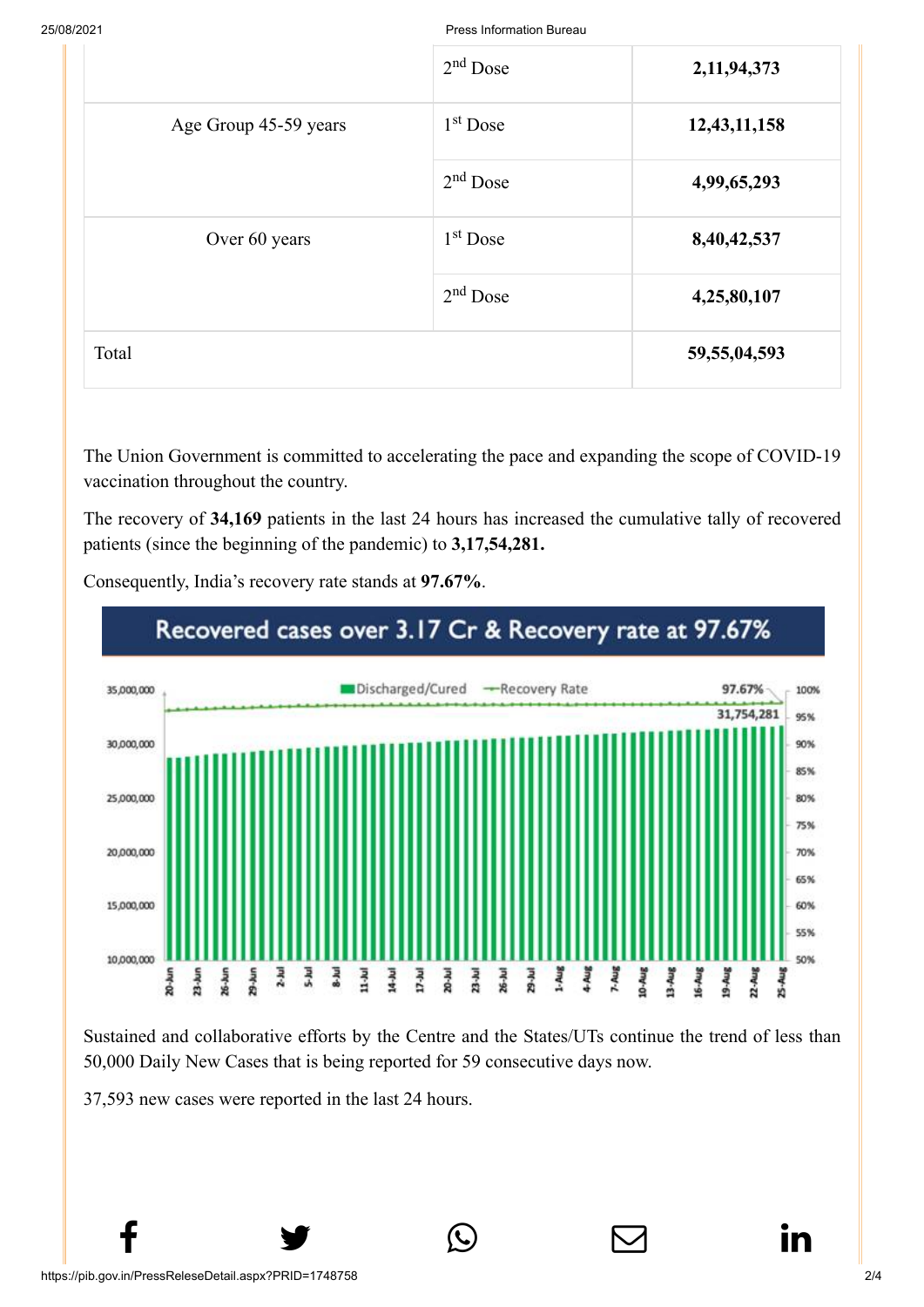25/08/2021 Press Information Bureau



The Active Caseload is presently **3,22,327.** At **0.99%**, Active cases presently form **less than 1%** of the country's total Positive Cases.



The testing capacity across the country continues to be expanded. The last 24 hours saw a total of 17,92,755 tests being conducted. India has so far conducted over **51.11 Cr (51,11,84,547**) cumulative tests.

While testing capacity has been enhanced across the country, **Weekly Positivity Rate at 1.92% remains less than 3% for the last 61 days now.** The **Daily Positivity rate stands at 2.10%.** The daily Positivity rate has remained below 3% for the last 30 days and below 5% for 79 consecutive days now.

 $f$  y  $\circledcirc$   $\quad \circledcirc$  in